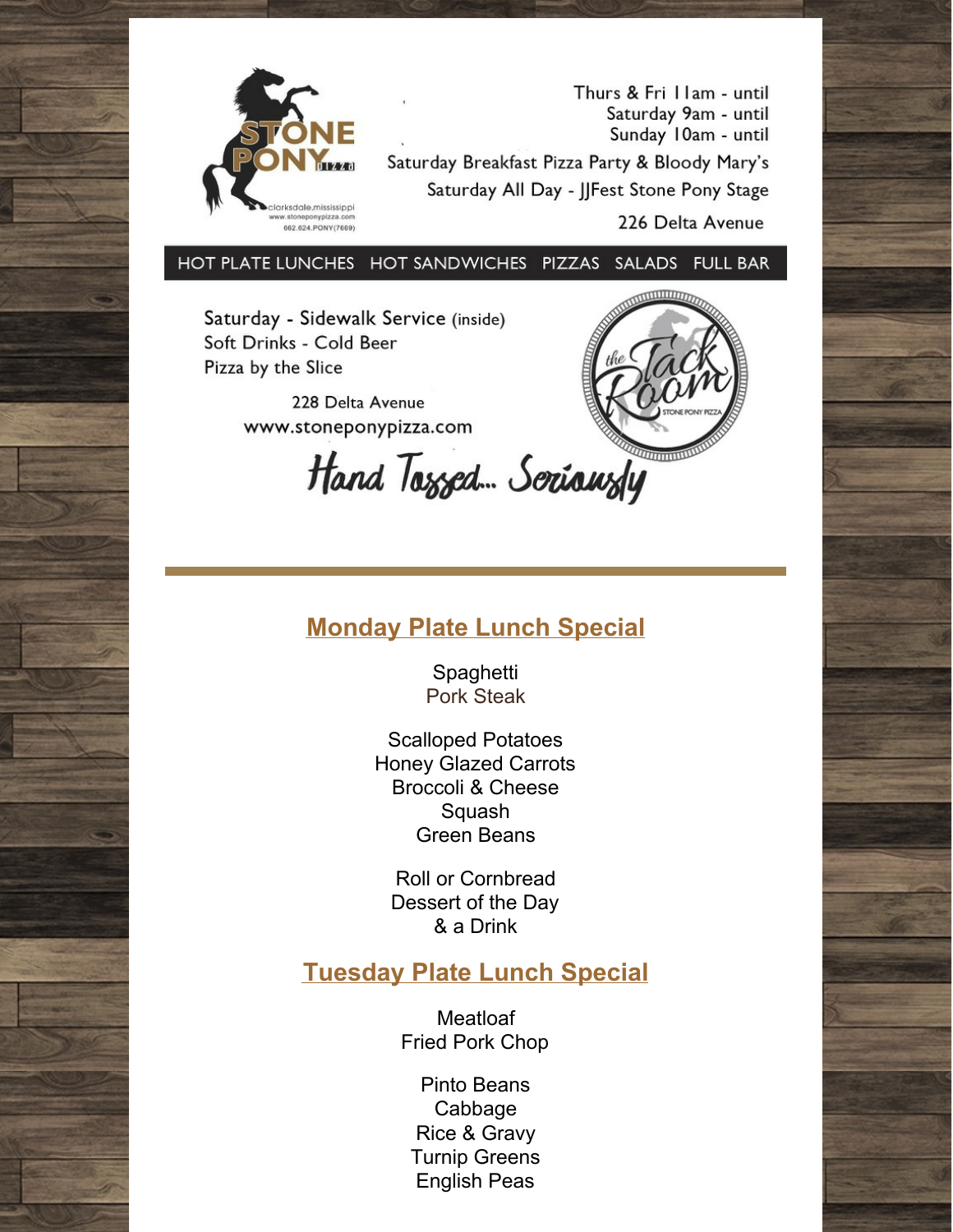Roll or Cornbread Dessert of the Day & a Drink

### **Wednesday Plate Lunch Special**

Hamburger Steak Cajun Chicken Pasta

New Potatoes Field Peas Stewed Tomatoes & Okra Creamed Corn Mac & Cheese

> Roll or Cornbread Dessert of the Day & a Drink

#### **Thursday Plate Lunch Special**

Fried Chicken Beef Stroganoff

Rice & Gravy Turnip Greens Squash

Roll or Cornbread Dessert of the Day & a Drink

## **Friday Plate Lunch Special**

Fried Catfish Chicken Spaghetti

French Fries English Peas Slaw Honey Glazed Carrots

Roll, Cornbread or Hush Puppies Dessert of the Day & a Drink

### **Saturday Plate Lunch Special**

Baked Chicken Country Fried Steak

Mashed Potatoes & Gravy Field Peas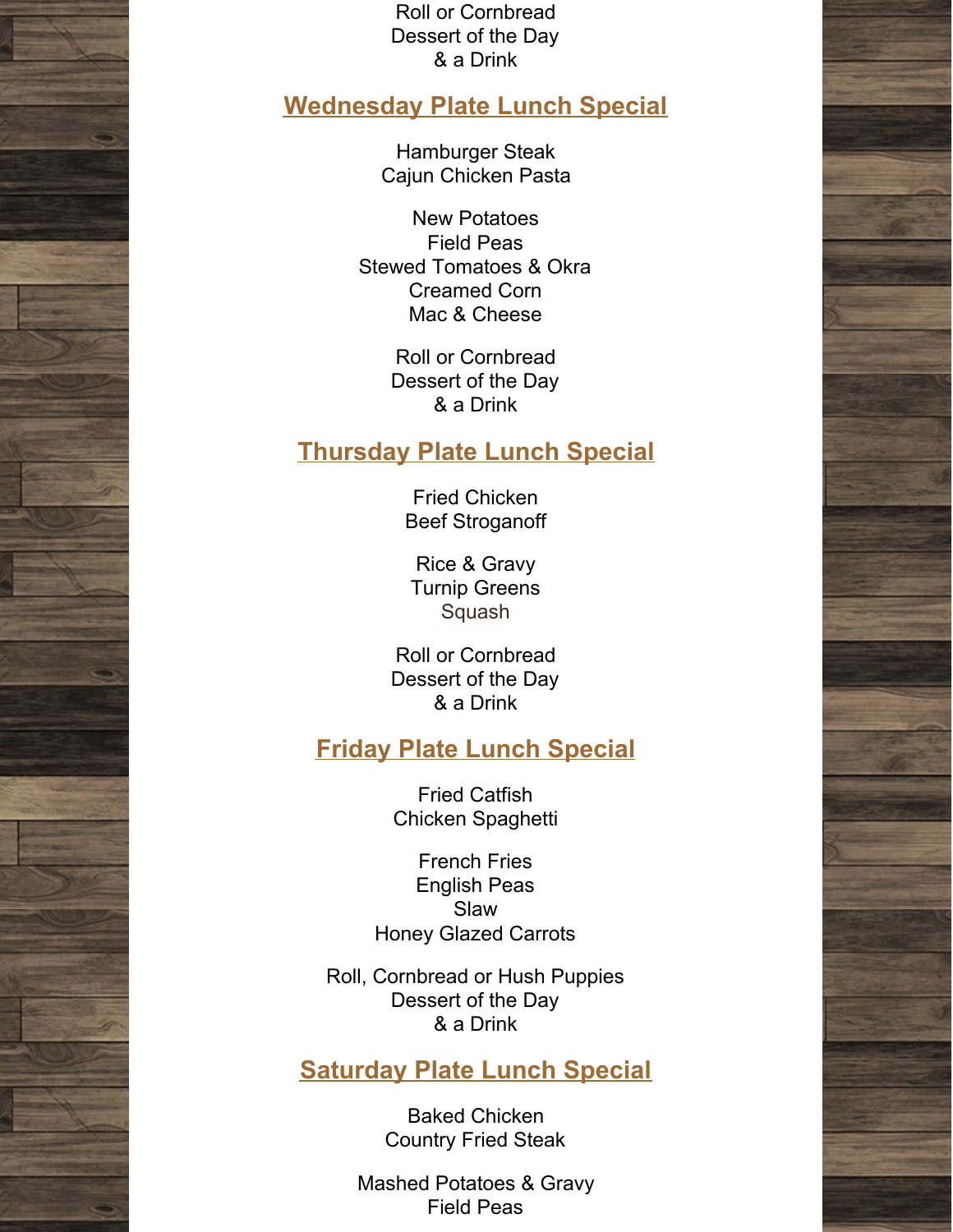Green Beans

Roll, Cornbread or Hush Puppies Dessert of the Day & a Drink

# **Sunday Plate Lunch Special**

Fried Chicken Pot Roast

Mashed Potatoes & Gravy Cabbage Butter Beans

Roll, Cornbread or Hush Puppies Dessert of the Day & a Drink

# **Also, Serving our Hand Tossed Pizzas, Sandwiches & Salads!!**



**Visit us in Downtown Clarksdale for Dine-In or Takeout!!**

226 Delta Avenue Clarksdale, MS 38614 (662) 624-7669

**Click to view our full menu on our [website!](http://www.stoneponypizza.com)**